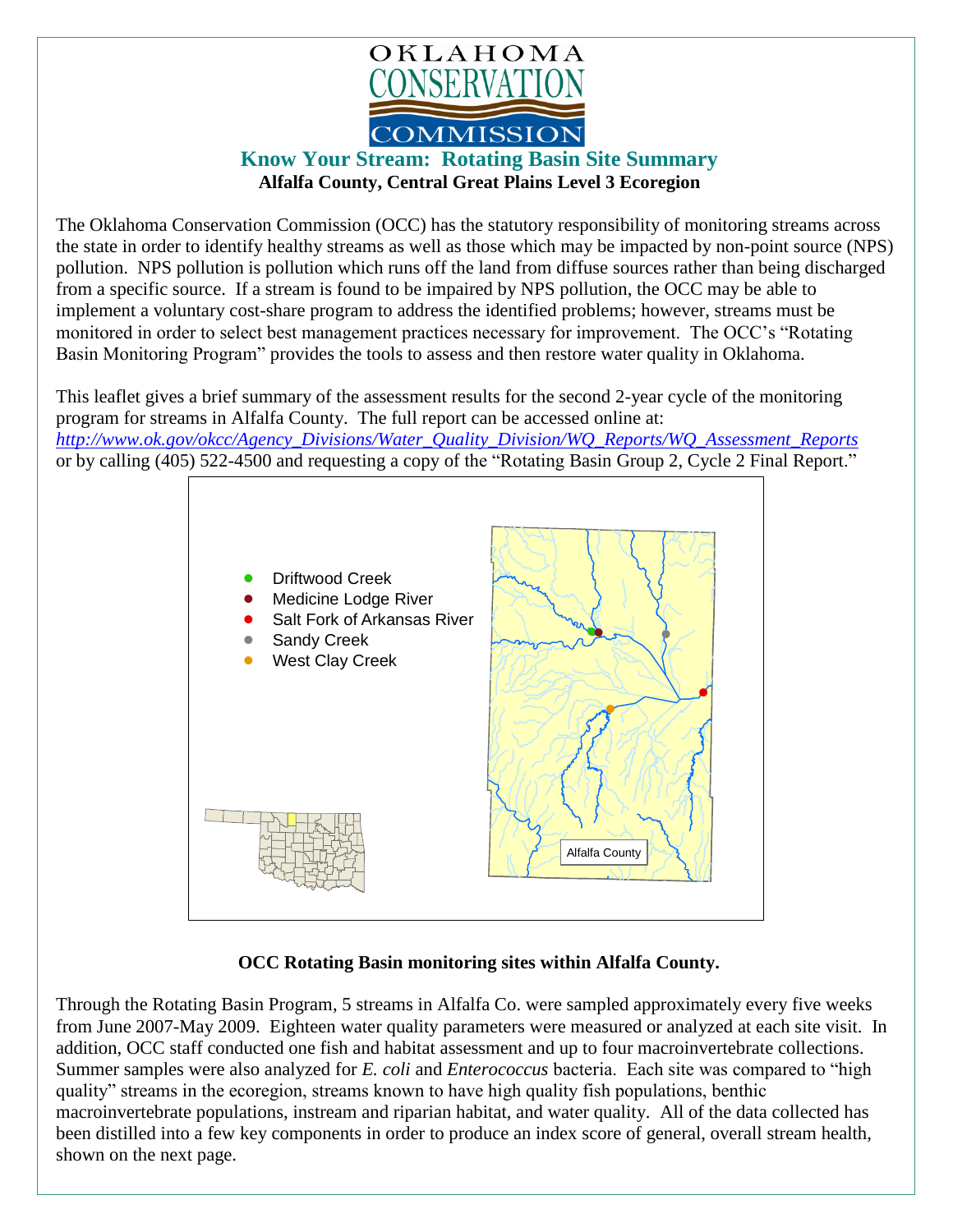**Summary of general stream health as determined by comparison to high quality streams in the Central Great Plains ecoregion and by assessment using Oklahoma State Water Quality Standards***†***.**

| moderate<br>good<br>poor                                   | <b>Good</b>                        | <b>Moderate</b>                       |                                  | <b>Poor</b>                                            |                                  |
|------------------------------------------------------------|------------------------------------|---------------------------------------|----------------------------------|--------------------------------------------------------|----------------------------------|
|                                                            | <b>Sandy</b><br><b>Creek</b>       | <b>Medicine</b><br><b>Lodge River</b> | <b>Driftwood</b><br><b>Creek</b> | <b>Salt Fork of</b><br><b>Arkansas</b><br><b>River</b> | <b>West Clay</b><br><b>Creek</b> |
| <b>Overall Stream Health</b>                               | 45                                 | 35                                    | 33                               | 21                                                     | <b>11</b>                        |
| Phosphorus                                                 | 5                                  | 5                                     | 5                                | 3                                                      | 5 <sup>5</sup>                   |
| Nitrogen                                                   | 5                                  | 5                                     | 5                                | 5                                                      | 5                                |
| Ammonia                                                    | 5                                  | 5                                     | 5                                | 5                                                      | 5                                |
| Dissolved Oxygen                                           | 5                                  | 5                                     | 5                                | 5                                                      | $-5$                             |
| pH                                                         | 5                                  | 5                                     | 5                                | 5                                                      | 5                                |
| Turbidity                                                  | 5                                  | 5                                     | $-5$                             | $-5$                                                   | 5                                |
| Salts (chloride, sulfate, TDS)                             | 5                                  | 5                                     | 5                                | $-5$                                                   | $-5$                             |
| Fish                                                       | 5                                  | $-5$                                  | 5                                | $-5$                                                   | $-5$                             |
| Macroinvertebrates                                         | 5                                  | 5                                     | 3                                | 3                                                      |                                  |
| Instream/Riparian Habitat                                  | 5                                  | 5                                     | 5                                | 5                                                      | 5 <sup>5</sup>                   |
| Bacteria                                                   | $-5$                               | $-5$                                  | $-5$                             | 5                                                      | $-5$                             |
|                                                            | Scale of 1-5 with 5 being the best |                                       |                                  |                                                        |                                  |
| KEY:<br>1=significantly different than high quality sites; |                                    |                                       |                                  |                                                        |                                  |
| 3=not as good as high quality sites but not impaired       |                                    |                                       |                                  |                                                        |                                  |
| 5=equal to or better than high quality sites in the area   |                                    |                                       |                                  |                                                        |                                  |

-5=Impaired by state standards

## **Note: Most streams in Oklahoma are impaired by at least one type of bacteria.**

**Sandy Creek (OK621010-02-0010D):** This stream is comparable to high quality streams in the ecoregion for all parameters except bacteria. This is an outstanding stream.

**Medicine Lodge River (OK621010-03-0010D):** This stream is impaired by state standards for fish community and bacteria. All other parameters are comparable to high quality sites.

**Driftwood Creek (OK621010-03-0030C):** This stream is impaired by state standards for turbidity and bacteria. The macroinvertebrate community was slightly impaired.

**Salt Fork of Arkansas River (OK621010-01-0010D):** This stream is impaired by state standards for turbidity, salts and fish community. The phosphorus levels were slightly elevated and the macroinvertebrate community was slightly impaired.

**West Clay Creek (OK621010-01-0090R):** This stream is impaired by state standards for low dissolved oxygen, elevated salts, poor fish community and elevated bacteria. The macroinvertebrate community was of significantly lower quality than the quality sites in the ecoregion.

*† The use of Oklahoma Water Quality Standards to assess streams and the 2010 results are described in the DEQ's 2010 Integrated Report, accessible online at: http://www.deq.state.ok.us/wqdnew/305b\_303d/2010\_integrated\_report\_entire\_document.pdf*